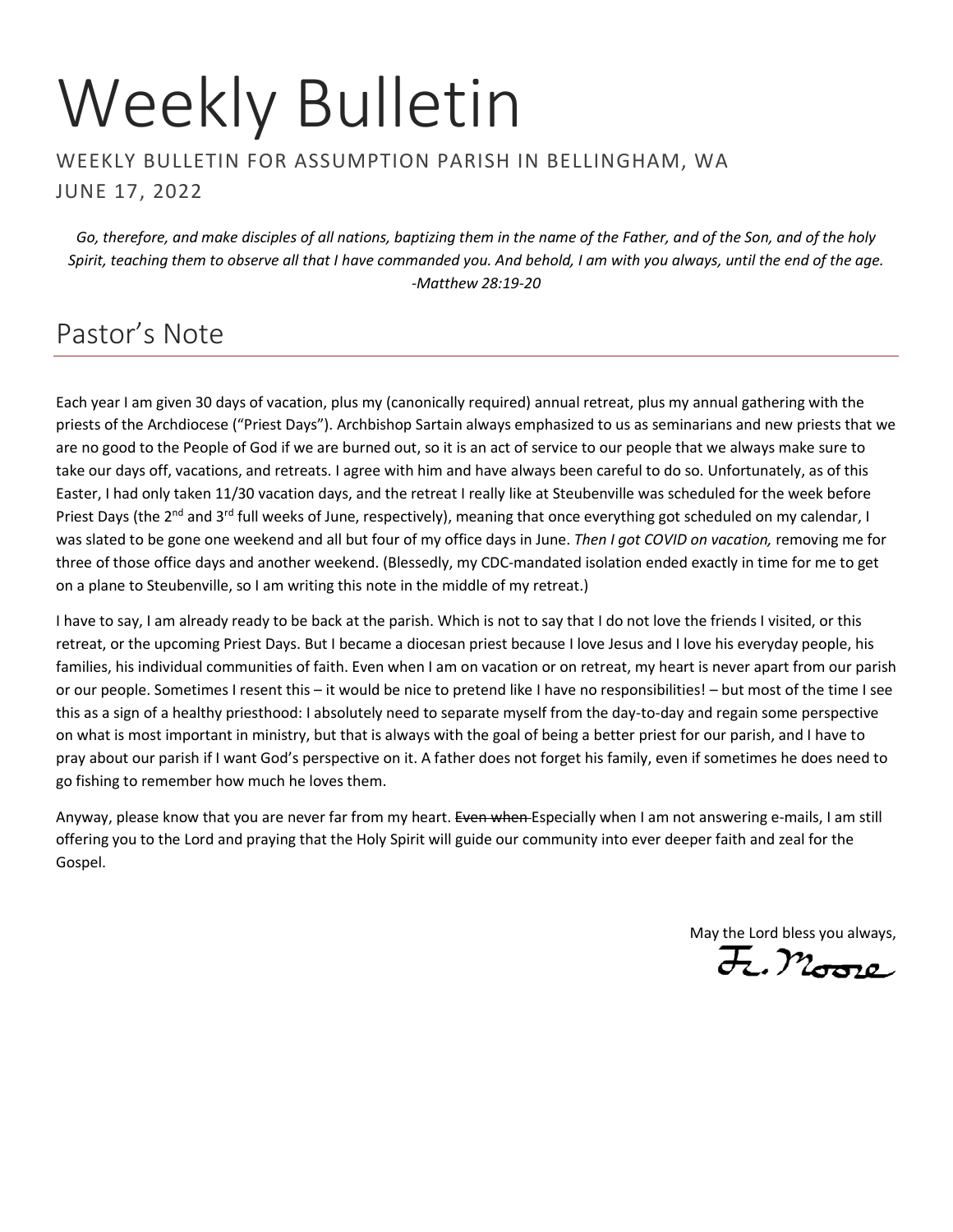## Archdiocesan News

## Peter's Pence collection

Next week, June 25-26, we will take up the Peter's Pence Collection to support the Universal Church and the work of the Holy See, including helping Pope Francis to carry out his charitable works. These works benefit our brothers and sisters on the margins of society, including victims of war, oppression, and disasters. Envelopes will be in the pews this weekend. Please take one home and return it the following week. For more information or to donate online, visi[t www.obolodisanpietro.va/en.html](http://www.obolodisanpietro.va/en.html)

## Parish News

## No Daily Masses

The priests of the Archdiocese gather June 20-24 for Priest Days. There will be no daily Masses at Assumption next week while Fr. Moore attends this gathering. Fr. Albie says he is celebrating some Masses in the area that week, so please check the websites of local parishes to see about the availability of daily Mass.

# Affiliated Organizations

## Agape Hygiene Item Drive

Join Agape Service Project in serving our local farmworker community in Whatcom County through their summer food bank. Agape Food Bank serves 150+ farmworker families weekly at their food bank in Lynden.

Needed donations: **new, family-sized Shampoo, Bars of Soap, Toothpaste, Toothbrushes**

Drop off donations in the Gathering Space or Gym on June 18-19. Questions: [kelsey.harrington@seattlearch.org](mailto:kelsey.harrington@seattlearch.org)

## Food for Families Food Drive

Thank you, Assumption parishioners, for your generous support of the Knights' of Columbus' Food for Families Food Drive in the month of May. This month we will be in the parking lot for our June collection (6/26) from 7:30 am until 11:30. This will be our last month for our Spring drive. We'll start again in September.

Also, this month all cash donations received in June will be given to Hope House.

We will gratefully accept cans of food—soups, peanut butter/nut butters, vegetables, fruit, meat, beans, 2 lb./or less packages of pasta and dry beans and cash donations.

Please no glass containers.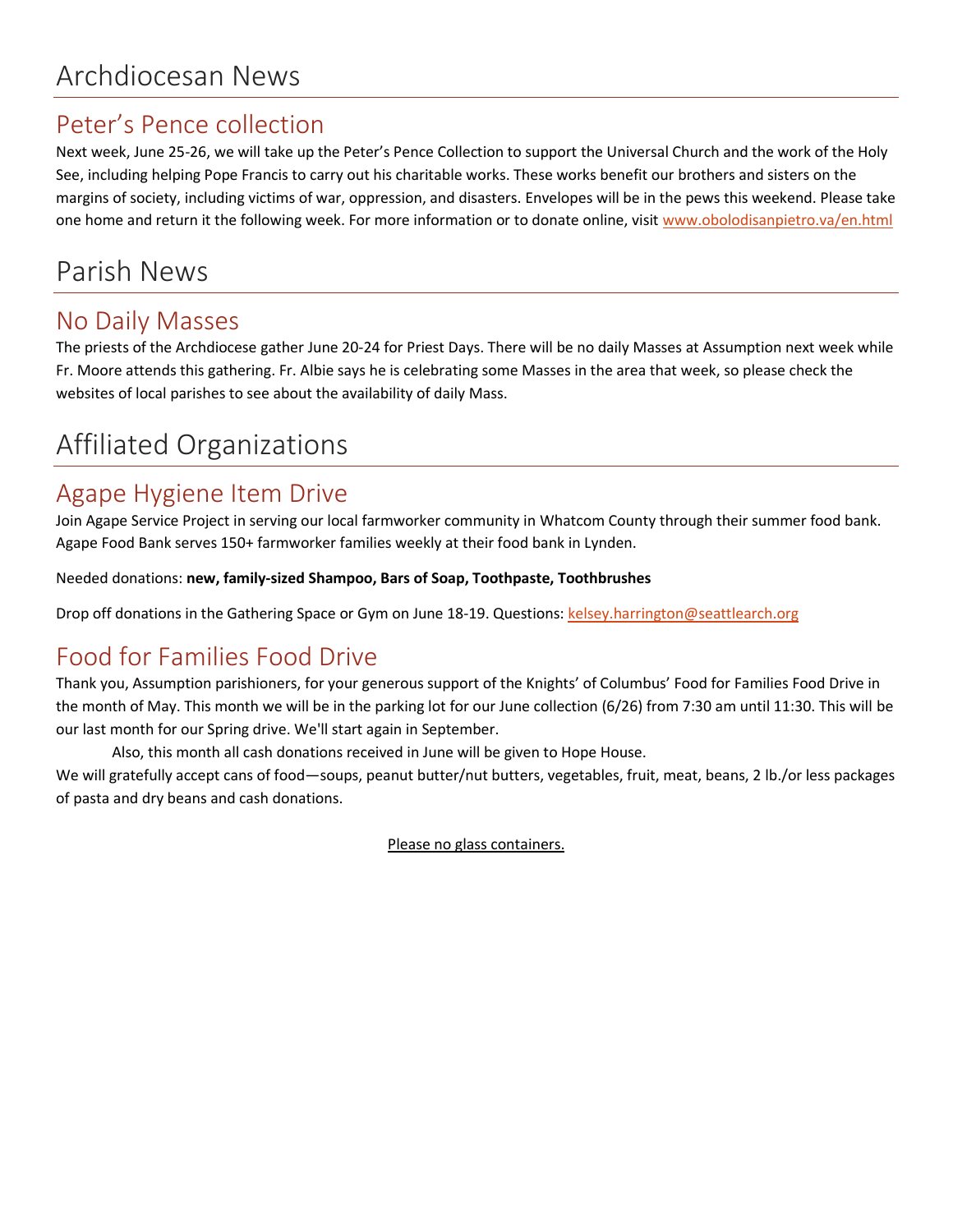## Upcoming

#### Events

- **Sunday, June 19 – Corpus Christi/Father's Day**
	- o 9:00 am Coffee Hour, Gym
	- o 11:00 am Coffee Hour, Gym
- **Tuesday, June 21**
	- o 5:30 pm **No** daily Mass
- **Wednesday, June 22**
	- o 7:15 am **No** daily Mass
- **Thursday, June 23**
	- o 7:15 am **No** daily Mass
- **Friday, June 24**
	- o 8:15 am **No** daily Mass
- **Saturday, June 25**
	- o 12:15 pm Community Meal
- **Sunday, June 26**
	- o 9:00 am Coffee Hour, Gym
	- o 11:00 am Coffee Hour, Gym

#### Intentions

- **Saturday, June 18**
	- o 5:00 pm, Pro Populo
- **Sunday, June 19**
	- o 8:00 am, All Fathers
	- o 10:00 am, All Fathers
	- o 12:30 pm, Todos los Padres

## Open Positions

*We are going to start a new, permanent section of opportunities at the parish, both paid and volunteer, so that parishioners looking to get involved know exactly what the parish needs at any moment.*

## Parish Archivist

#### **Volunteer, self-determined hours**

With a parish dating back to 1889 and buildings dating back to the 1920s, Assumption has many historical documents that are not well organized at the moment. We are seeking an archivist who is willing to wade through these documents, organize them, and bring the most interesting ones to light. Contact [frmoore@assumption.org](mailto:frmoore@assumption.org) for more information.

## Catechists for Kindergarten  $-5$ <sup>th</sup> Grade Faith Formation

#### **Volunteer, Sundays, September – May, 11:00 a.m. – 12:30 p.m.**

Parishioners who love to share their Catholic faith and enjoy teaching and learning with younger school-age children are encouraged to contact Gina DePalma at [ginad@assumption.org](mailto:ginad@assumption.org) or (360) 733-1380 to learn more about the parish needs for this coming program year and discuss if this is a charism you would like to explore.

#### Parish Administrator **(Full-time employee)**

Candidates must have excellent organizational and communications skills. Must be an active member of a Catholic faith community. Position oversees all parish finances, personnel matters, and administration. Minimum of 3 years supervisory and administrative experience required. Bachelor's degree (or commensurate experience) in a related field required. Salary and benefits based on Archdiocesan guidelines. For application and full job description, visit [http://www.assumption.org](http://www.assumption.org/) or contac[t karenz@assumption.org.](mailto:karenz@assumption.org)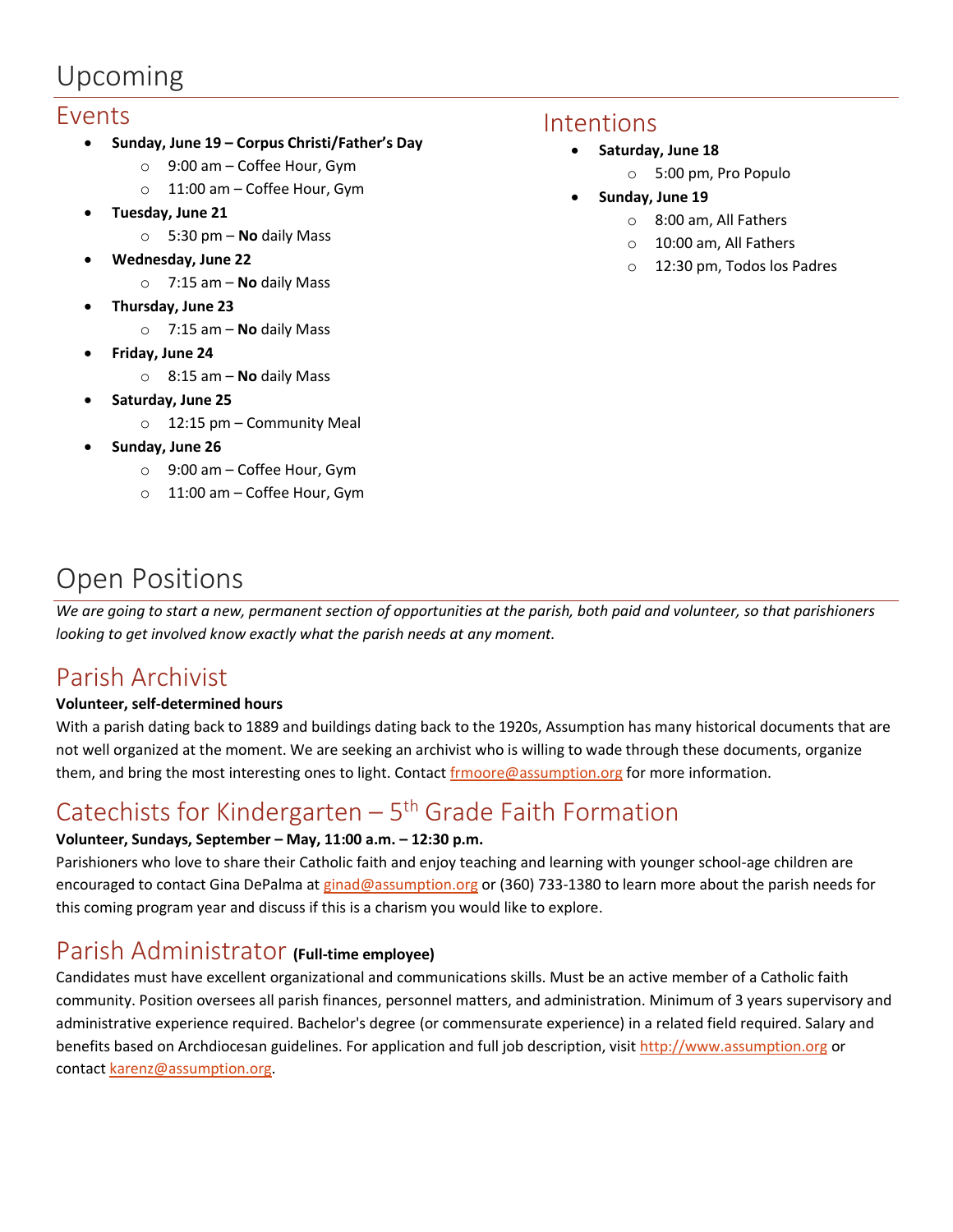## Part-Time Custodian Opening **(Part-time employee)**

Assumption Parish is looking for a part-time custodian who is able to work evenings and some weekend hours. The job is 15- 20 hours per week and the hours are flexible. To find out more, go to our website and download the job description and application. For any questions, contact [karenz@assumption.org.](mailto:karenz@assumption.org)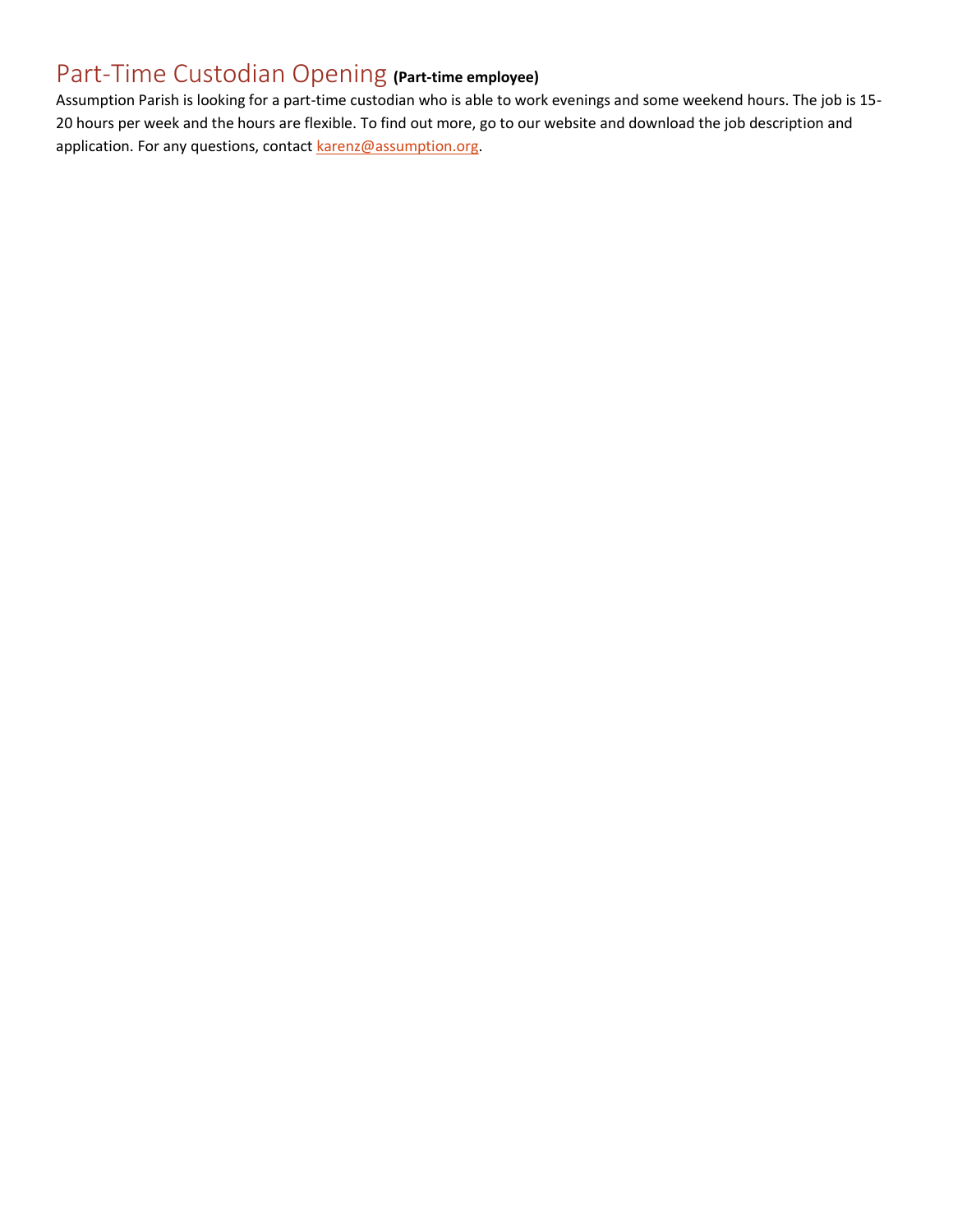# Boletín semanal

#### BOLETÍN SEMANAL DE LA PARROQUIA DE LA ASUNCIÓN EN BELLINGHAM, WA JUNIO DE 17 DE 2022

*Vayan, pues, y hagan discípulos de todas las naciones, bautizándolos en el nombre del Padre y del Hijo y del Espíritu Santo, enseñándoles a guardar todo lo que les he mandado; y ¡recuerden! Yo estoy con ustedes todos los días, hasta el fin del mundo. -Mateo 28, 19-20*

## Nota del Pastor

Cada año me dan 30 días de vacaciones, más mi retiro anual (canónicamente requerido), más mi reunión anual con los sacerdotes de la Arquidiócesis ("Días del Sacerdote"). El arzobispo Sartain siempre nos enfatizó como seminaristas y nuevos sacerdotes que no somos buenos para el Pueblo de Dios si estamos quemados, por lo que es un acto de servicio a nuestra gente que siempre nos aseguremos de tomar nuestros días libres, vacaciones y retiros. Estoy de acuerdo con él y siempre he tenido cuidado de hacerlo. Desafortunadamente, a partir de esta Pascua, solo había tomado 11/30 días de vacaciones, y el retiro que realmente me gusta en Steubenville estaba programado para la semana anterior a los Días del Sacerdote (las semanas completas 2 y 3 de junio, respectivamente), lo que significa que una vez que todo se programó en mi calendario, estaba programado para irme un fin de semana y todos menos cuatro de mis días de oficina en junio. *Luego me contagié de Coronavirus en vacaciones*, retirándome durante tres de esos días de oficina y otro fin de semana. (Afortunadamente, mi aislamiento ordenado por los CDC terminó exactamente a tiempo para que me subiera a un avión a Steubenville, así que estoy escribiendo esta nota en medio de mi retiro).

Tengo que decir que ya estoy listo para volver a la parroquia. Lo que no quiere decir que no ame a los amigos que visité, o este retiro, o los próximos Días del Sacerdote. Pero me convertí en sacerdote diocesano porque amo a Jesús y amo a su gente común, a sus familias, a sus comunidades individuales de fe. Incluso cuando estoy de vacaciones o en retiro, mi corazón nunca está separado de nuestra parroquia o nuestra gente. A veces me molesta esto, jsería bueno fingir que no tengo responsabilidades! Pero la mayoría de las veces veo esto como un signo de un sacerdocio saludable: necesito absolutamente separarme del día a día y recuperar algo de perspectiva sobre lo que es más importante en el ministerio, pero eso siempre es con el objetivo de ser un mejor sacerdote para nuestra parroquia, y tengo que orar por nuestra parroquia si quiero la perspectiva de Dios al respecto. Un padre no se olvida de su familia, aunque a veces necesite ir a pescar para recordar lo mucho que los ama.

De todos modos, por favor sepan que nunca están lejos de mi corazón. Incluso cuando Especialmente cuando no estoy respondiendo correos electrónicos, todavía te estoy ofreciendo al Señor y orando para que el Espíritu Santo guíe a nuestra comunidad hacia una fe y un celo cada vez más profundos por el Evangelio.

Bendiciones en el Señor,<br><del>J</del>., Mossic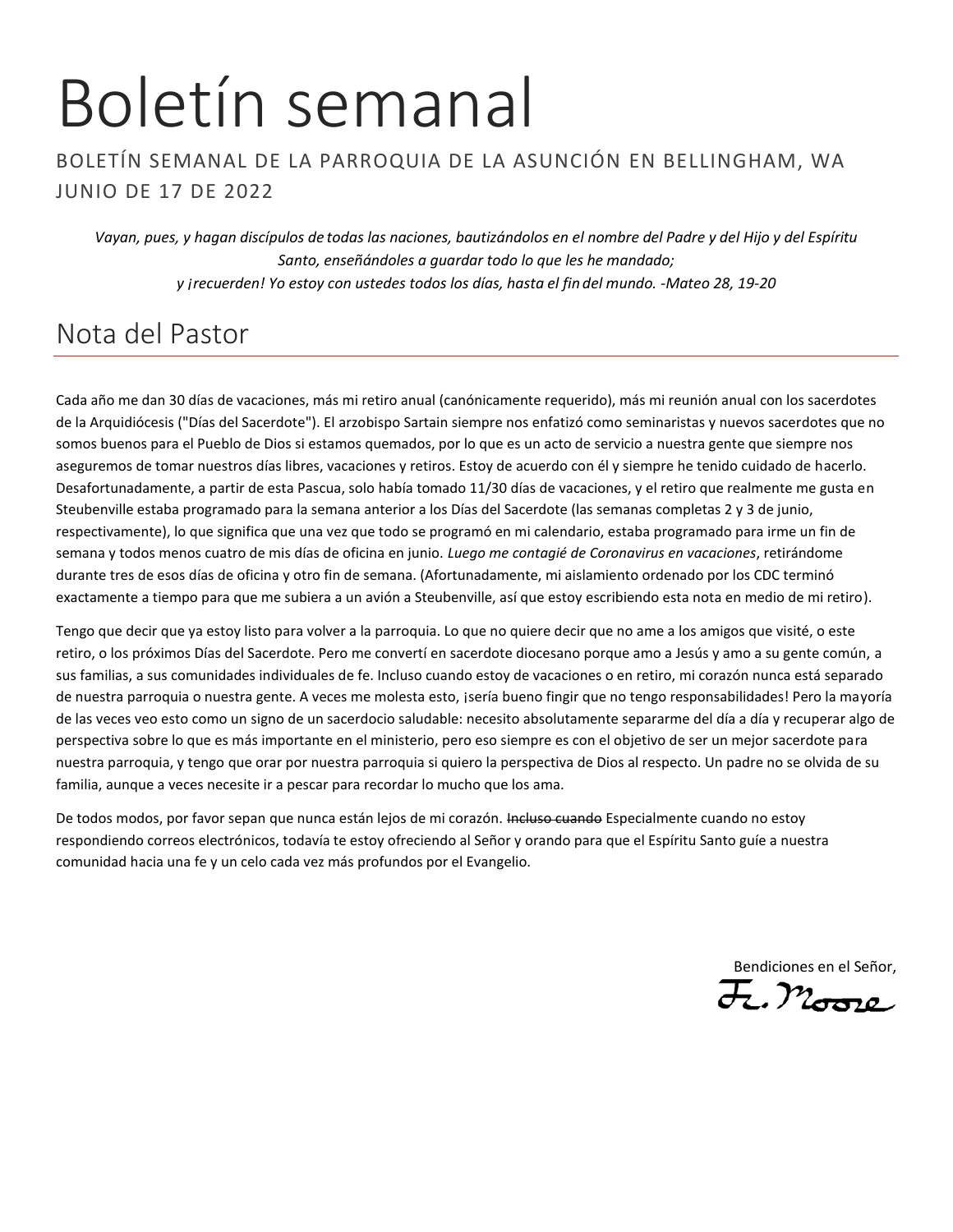## Colección Pence de Peter

La próxima semana, del 25 al 26 de junio, tomaremos la Colecta del Óbolo de Pedro para apoyar a la Iglesia Universal y el trabajo de la Santa Sede, incluida la ayuda al Papa Francisco para llevar a cabo sus obras de caridad. Estas obras benefician a nuestros hermanos y hermanas en los márgenes de la sociedad, incluidas las víctimas de la guerra, la opresión y los desastres. Los sobres estarán en los bancos este fin de semana. Por favor, llévese uno a casa y devuélvalo a la semana siguiente. Para obtener más información o para donar en línea, visite [Óbolo de San Pedro \(obolodisanpietro.va\)](https://www.obolodisanpietro.va/es.html)

# Noticias Parroquiales

## No Misas Diaries

Los sacerdotes de la Arquidiócesis se reúnen del 20 al 24 de junio para los Días del Sacerdote. No habrá misas diarias en Assumption la próxima semana mientras el P. Moore asista a esta reunión

# Organizaciones afiliadas

## Unidad de artículos de higiene Agape

Únase a Agape Service Project para servir a nuestra comunidad local de trabajadores agrícolas en el condado de Whatcom a través de su banco de alimentos de verano. Agape Food Bank atiende a más de 150 familias de trabajadores agrícolas semanalmente en su banco de alimentos en Lynden.

Donaciones necesarias: **champú nuevo de tamaño familiar, barras de jabón, pasta de dientes, cepillos de dientes**

Deje las donaciones en el Espacio de Reunión o Gimnasio del 18 al 19 de junio. Preguntas: [kelsey.harrington@seattlearch.org](mailto:kelsey.harrington@seattlearch.org)

## Colecta de alimentos para familias

Gracias, feligreses de la Asunción, por su generoso apoyo a nuestra Colecta de Alimentos para las Familias en el mes de mayo. Este mes estaremos en el estacionamiento para nuestra colección de junio (6/26) de 7:30 am a 11:30. Este será nuestro último mes para nuestra campaña de primavera. Volveremos a empezar en septiembre.

Además, este mes todas las donaciones en efectivo recibidas en junio se entregarán a Hope House. Aceptaremos con gratitud latas de alimentos: sopas, mantequilla de maní / mantequilla de nueces, verduras, frutas, carne, frijoles, paquetes de pasta y frijoles secos de 2 libras / o menos y donaciones en efectivo.

Por favor, no envases de vidrio.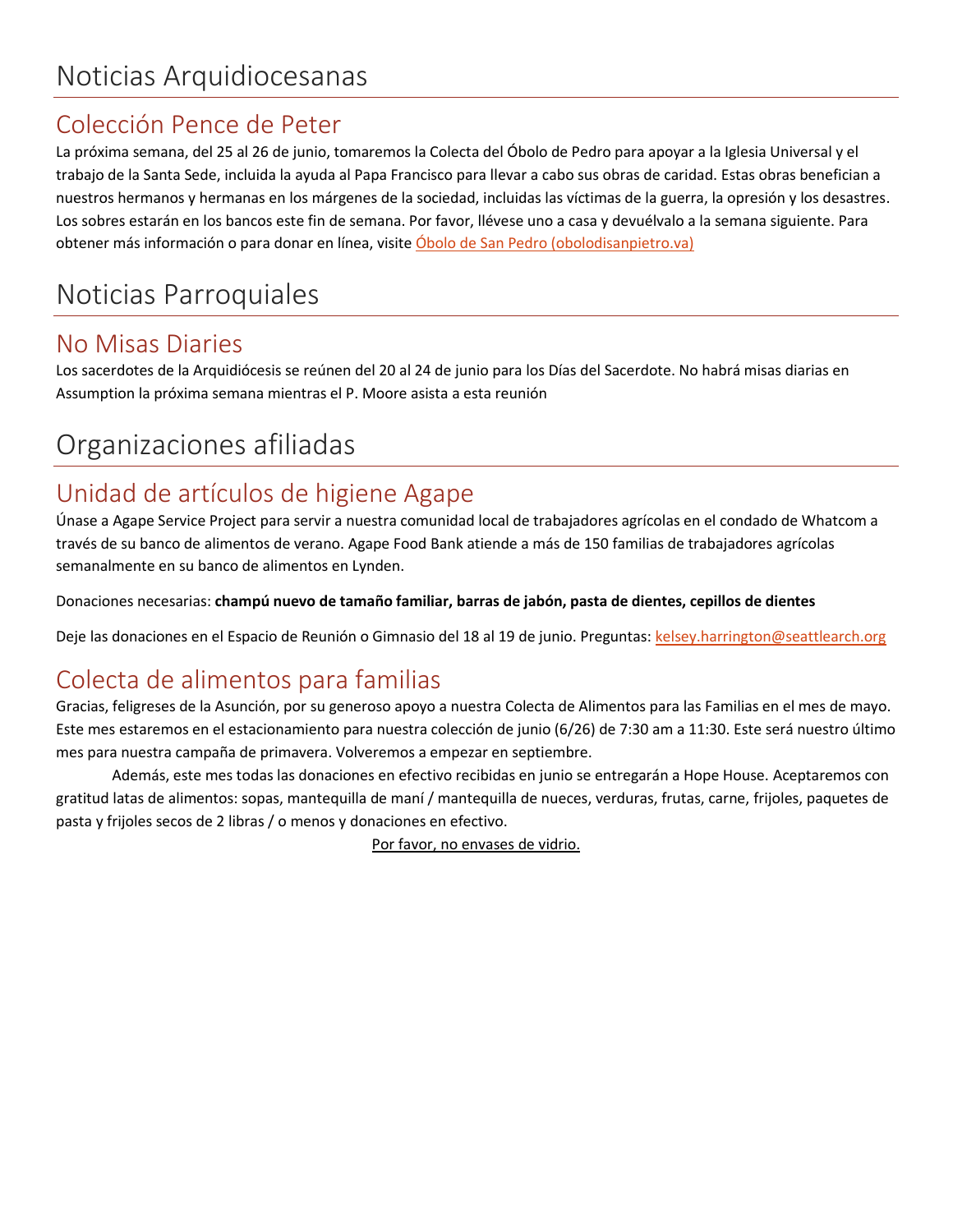## Próximamente

#### Eventos

- **Domingo, 19 de junio – Corpus Christi/Dia del Padre**
	- o 9:00 am Hora del Café, Gimnasio
	- o 11:00 am Hora del Café, Gimnasio
- **Martes, 21 de junio**
	- o 5:30 pm **No** hay misa diaria
- **Miércoles, 22 de junio**
	- $\circ$  7:15 am No hay misa diaria
- **Jueves, 23 de junio**
	- o 7:15 am **No** hay misa diaria
- **Viernes, 24 de junio**
	- o 8:15 am **No** hay misa diaria
- **Sábado, 25 de junio**
	- o 12:15 pm Comida Comunitaria
- **Domingo, 26 de junio**
	- o 9:00 am Hora del Café, Gimnasio
	- o 11:00 am Hora del Café, Gimnasio

#### Intenciones de Misa

- **Sábado, 18 de junio** 
	- o 5:00 pm, Pro Populo
- **Domingo, 19 de junio**
	- o 8:00 am, Todos los Padres
	- o 10:00 am, Todos los Padres
	- o 12:30 pm, Todos los Padres(español)

## Posiciones abiertas

*Vamos a comenzar una nueva sección permanente de oportunidades en la parroquia, tanto pagadas como voluntarias, para que los feligreses que buscan involucrarse sepan exactamente lo que la parroquia necesita en cualquier momento.*

## Archivero Parroquial

#### **Voluntariado, horas autodeterminadas**

Con una parroquia que data de 1889 y edificios que datan de la década de 1920, Asunción tiene muchos documentos históricos que no están bien organizados en este momento. Estamos buscando un archivero que esté dispuesto a vadear estos documentos, organizarlos y sacar a la luz los más interesantes. Póngase en contacto co[n frmoore@assumption.org](mailto:frmoore@assumption.org) para obtener más información.

## Catequistas para Kindergarten - 5<sup>to</sup> Grado de Formación en la Fe

#### **Voluntariado, domingos, septiembre – mayo, 11:00 a.m. – 12:30 p.m.**

Se alienta a los feligreses que aman compartir su fe católica y disfrutar de la enseñanza y el aprendizaje con niños más pequeños en edad escolar a comunicarse con Gina DePalma e[n ginad@assumption.org](mailto:ginad@assumption.org) o (360) 733-1380 para obtener más información sobre las necesidades de la parroquia para este próximo año del programa y discutir si este es un carisma que le gustaría explorar.